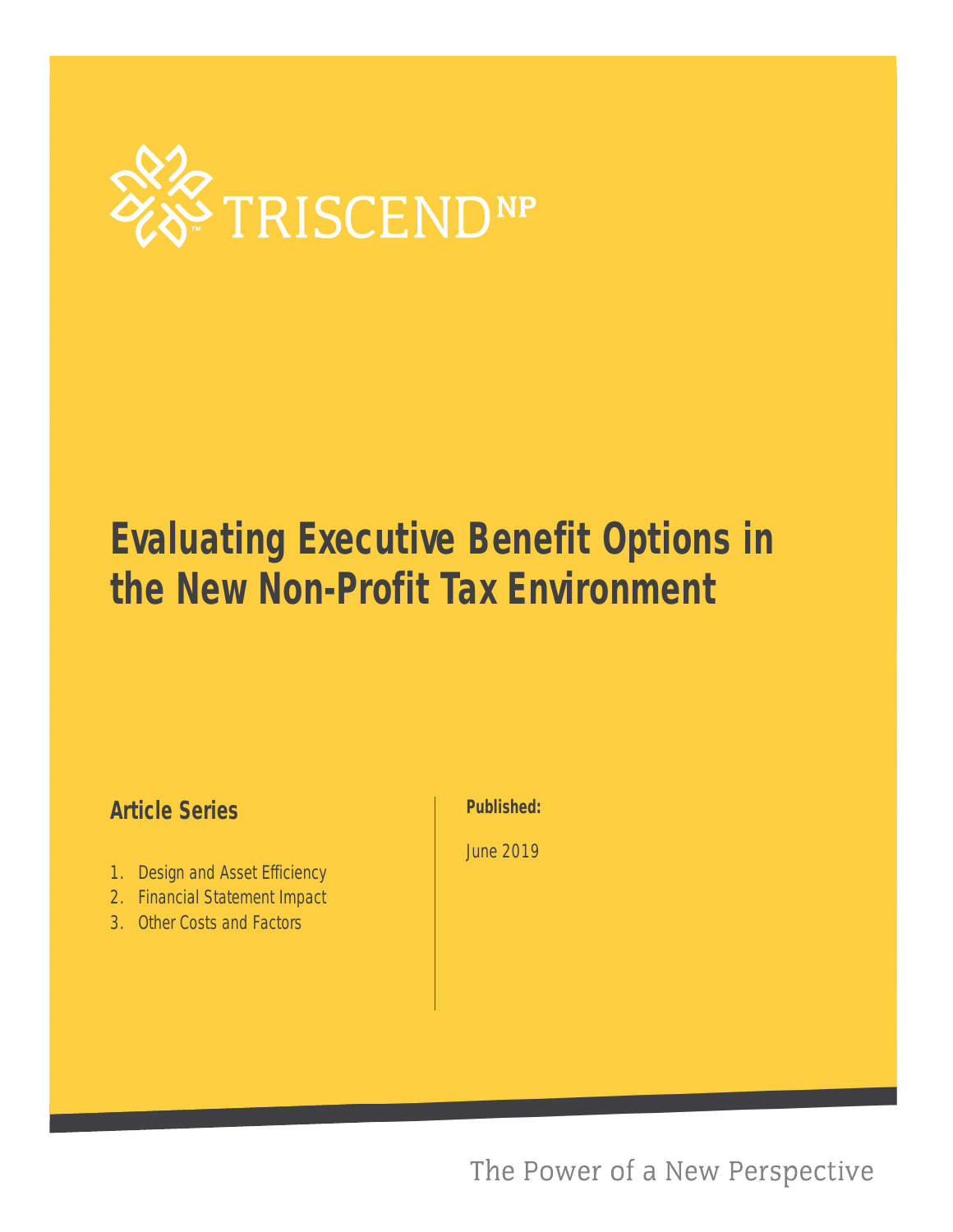#### <span id="page-1-0"></span>**Evaluating Executive Benefit Options in the New Non-Profit Tax Environment**

### **TRISCENDNP**

With the highly competitive market for senior executive talent and increasing stakeholder scrutiny of compensation and benefit arrangements, non-profit organizations are reviewing and updating their compensation and benefits practices at an accelerating rate. With the addition of §4960 to the Internal Revenue Code and the associated excise tax for excess executive compensation, an already difficult situation has become more problematic. There is heightened pressure to get these decisions right, and making the wrong move could fail to achieve strategic objectives and cost the non-profit organization precious capital.

Most organizations do not have the experience or expertise to fully evaluate the options and make the best choice for their leadership, stakeholders, and the organization. We are frequently asked to guide organizations through the decision process, and we have seen what is useful in the process and what is not. Before a decision is made, the organization should first design a framework for the decision, have a clear vision of the problem to be solved and the factors most important in driving the decision.

#### **Decisions Related to Plan Design and Assets**

Once the framework is established, the next step is to evaluate the efficiency of the design and potential asset choices of the available executive benefit alternatives. The plan types available to non-profit organizations are deferred compensation plans [§457(f)], executive bonus plans (§162), and split dollar arrangements. Efficiencies of these plan-types are evaluated in the following areas:

- Taxation
- Achievement of Objectives
- Financial Statement Impact

#### **Taxation1**

 $\overline{a}$ 

Tax efficiency can be viewed from the perspectives of both the employer and the executive. While deferred compensation and executive bonus plans result in either current or future income inclusion for the executive, split dollar does not if it is structured properly.

| <b>Deferred Compensation</b>                                                   | <b>Executive Bonus</b>         | <b>Split Dollar</b>                        |
|--------------------------------------------------------------------------------|--------------------------------|--------------------------------------------|
| Includable in executive income when vested                                     | Includible in income when paid | So long as sufficient interest is charged, |
|                                                                                | (typically annually)           | there is no income inclusion.              |
| If total executive remuneration (including deferred compensation and executive |                                | No excise tax exposure <sup>2</sup>        |
| bonus payments) exceeds \$1,000,000, the employer would be subject to the      |                                |                                            |
| excise tax.                                                                    |                                |                                            |

To the extent benefit dollars are lost to taxation, there is less value the executive can invest for retirement cash flow purposes. Regardless of the executive's state of residence, this loss can be significant and negatively impact the efficiency of a plan type. Before deciding upon a course of action, both the employer and executive should evaluate the tax efficiency of each plan type.

<sup>1</sup> Triscend<sup>NP</sup> does not provide tax, accounting or legal advice. Organizations should seek independent guidance on these matters. 2 As of this writing.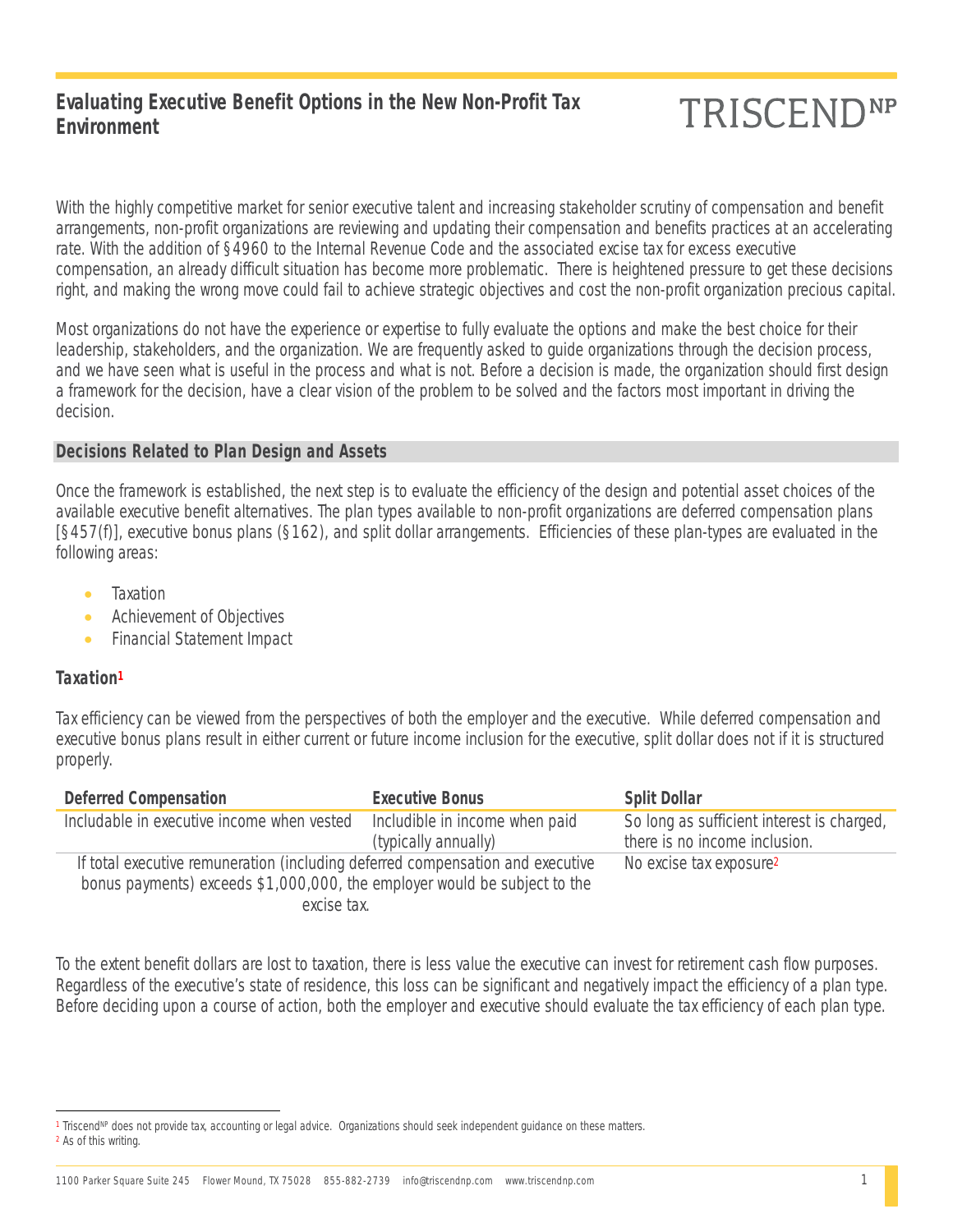#### **Achievement of Objectives**

The purpose of implementing executive benefits is to retain a key executive for a defined period and (often) to reward the executive for substantial years of prior service to the organization. Below are some of the more common goals non-profit organizations seek to achieve.

#### **Executive Retention**

- o Because vesting triggers income inclusion, Deferred Compensation Plans provide for partial vesting on a schedule or full vesting some future point in time. Either way, taxation can dictate vesting to a greater extent than the retention objective. In many cases, this may be appropriate, but the parties should fully understand the implications.
- $\circ$  Executive Bonus Plans provide for current compensation payments that are typically paid into a life insurance policy designed to accumulate value for future purposes. While certain restrictions may be placed on policy value access, these plans are not associated with providing a strong retention incentive.
- o Split Dollar Plans provide the organization with greater flexibility in tailoring the arrangement to meet specific retention goals because taxation and vesting are decoupled.

#### **Alignment of Compensation Philosophy and Stated Purpose**

- o Deferred Compensation Plans and Executive Bonus Plans are common executive benefit arrangements in nonprofit organizations. They, like Split Dollar, are viewed as necessary elements of an effective compensation plan for senior executives. However, these alternatives result in an expense that is not recoverable by the organization, which could impact the organization's ability to execute on its mission in the future. This is not necessarily a reason to avoid the implementation of these options, but consideration of this factor should be part of the decision process.
- $\circ$  Split Dollar Plans provide for the organization to recover either its funding amount or the funding amount and accrued interest in the future. These plans introduce some additional complexity and may require a more significant cash outlay, but many organizations are willing to accept this because of the future capital recovery and the more favorable financial statement treatment.

#### **Competitive Retirement Benefit**

In addition to the loss of value to taxation, the efficiency of a particular plan type in generating an appealing retirement benefit relies on the type of financial product that is used in conjunction with the design. Deferred compensation plans are the most flexible in this regard with virtually any product available to the executive for investment. Executive bonus plans and Split dollar plans, on the other hand, are life insurance arrangements by definition. Irrespective of the plan type, the resulting financial products should be evaluated on their ability to efficiently product future cash flow. As part of conducting such an analysis, it is important to judge the financial product on its expected return, the volatility (risk) of those returns, and any associated product expenses.

#### **Financial Statements**

We will explore the impact of the various alternatives on the Income Statement, Balance Sheet and Statement of Cash Flows in the next article but below we provide a summary of the treatment of these plans on the financial statements.

|                      | <b>Financial Statement</b> Deferred Compensation Executive Bonus |                                            | <b>Split Dollar</b> |
|----------------------|------------------------------------------------------------------|--------------------------------------------|---------------------|
| Income Statement     | Benefit Expense                                                  | Compensation Expense Other Interest Income |                     |
| <b>Balance Sheet</b> | Benefit Liability                                                | Reduction in Cash                          | Other Asset         |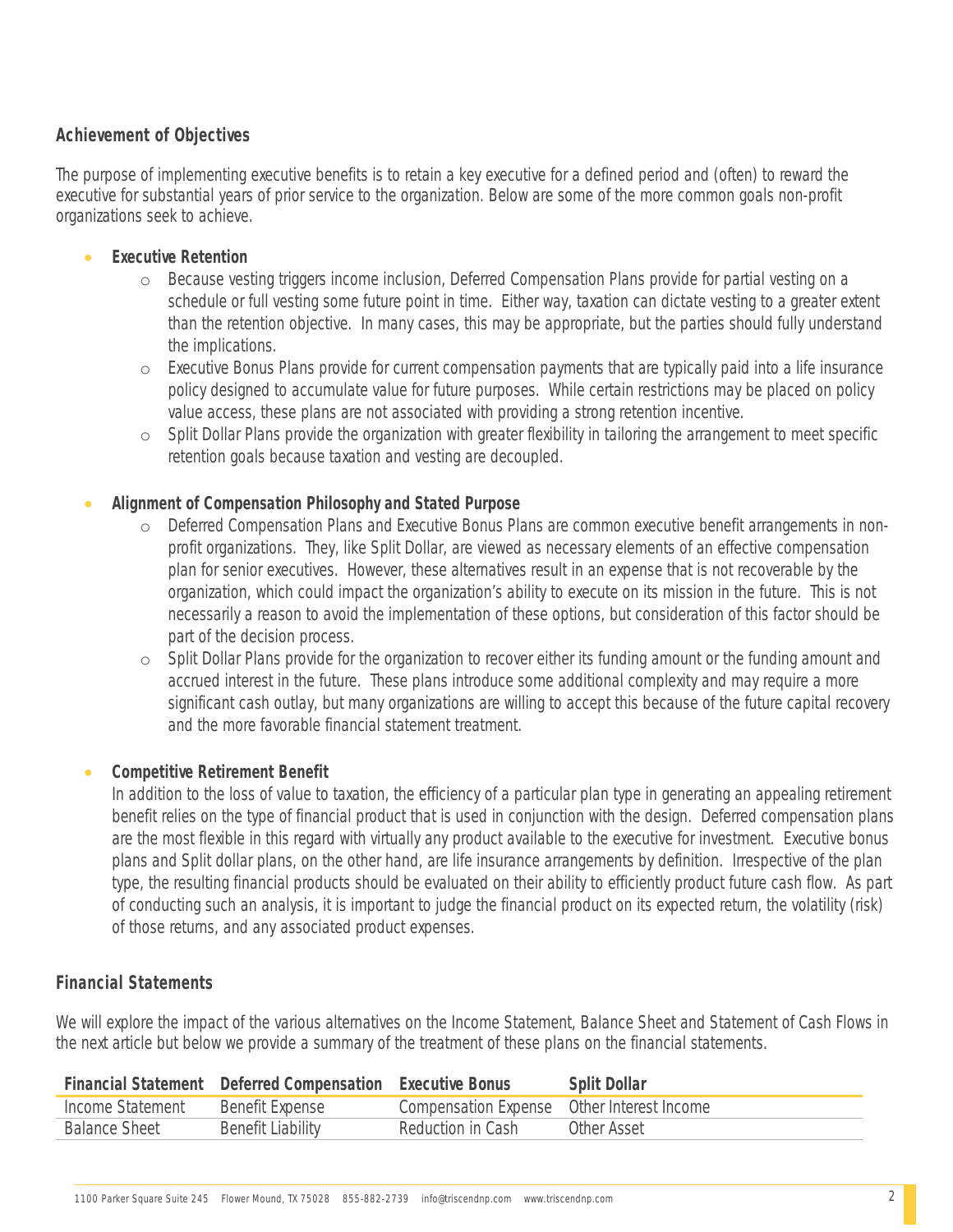<span id="page-3-0"></span>

| Cash Flows    | Outflow when paid   | <b>Annual Outflows</b> | Outflow at Implementation/Future Recovery |
|---------------|---------------------|------------------------|-------------------------------------------|
| Other Matters | Excise Tax Exposure | Excise Tax Exposure    | Medical/Financial Underwriting            |

#### **Financial Statement Impact of Executive Benefit Decisions**

Once issues related to the efficiency of the various executive benefit plan designs and assets are fully explored, an organization should shift its attention to the impact of the various alternatives on its financial statements. Each plan type has its pros and cons, and a complete understanding of the financial effect of this choice is an important component in the decision process.

The financial impact of the plan-types is evaluated in the following areas:

- Income/Expenses (Income Statement)
- Assets/Liabilities (Balance Sheet)
- Cash Inflows/Outflows (Statement of Cash Flows)

#### **Income Statement**

All plan types will affect the organization's income statement. The key is to determine how and to what extent the effect will be.

#### **Deferred Compensation**

Deferred compensation plans are a contractual promise to pay an amount in the future, typically subject to certain performance or retention conditions. This promise generates a liability on the organization's balance sheet that periodically increases until the payment is made. This accrual to the liability is reflected on the income statement as a benefit expense that increases annually until the benefit is vested and paid.

#### **Executive Bonus Plans**

These plans involve a regular payment (in the form of life insurance policy premium) that is taxable compensation to the executive when made. These payments are typically made on an annual basis and treated as a compensation expense on the income statement.

#### **Split Dollar Arrangements**

Depending upon the design and structure, a split-dollar arrangement can trigger either expenses or income on the income statement. This treatment depends on the facts and circumstances of the arrangement and whether or not it meets certain conditions. These conditions were initially set out in EITF 06-10 and later codified in ASC 715-60.

At a high level, the arrangement can generate interest income if the amount funded by the organization to the life insurance policy(ies) is subject to an interest rate. This interest (subject to adjustments) is usually recorded as "other" interest income. If the interest is forgiven or the interest rate is zero, the arrangement will not generate income. Any interest the organization could have received is treated as a compensation expense and included in the executive's taxable income.

#### **Balance Sheet**

As with the income statement, any executive benefit plan implemented by a tax-exempt organization will affect its balance sheet.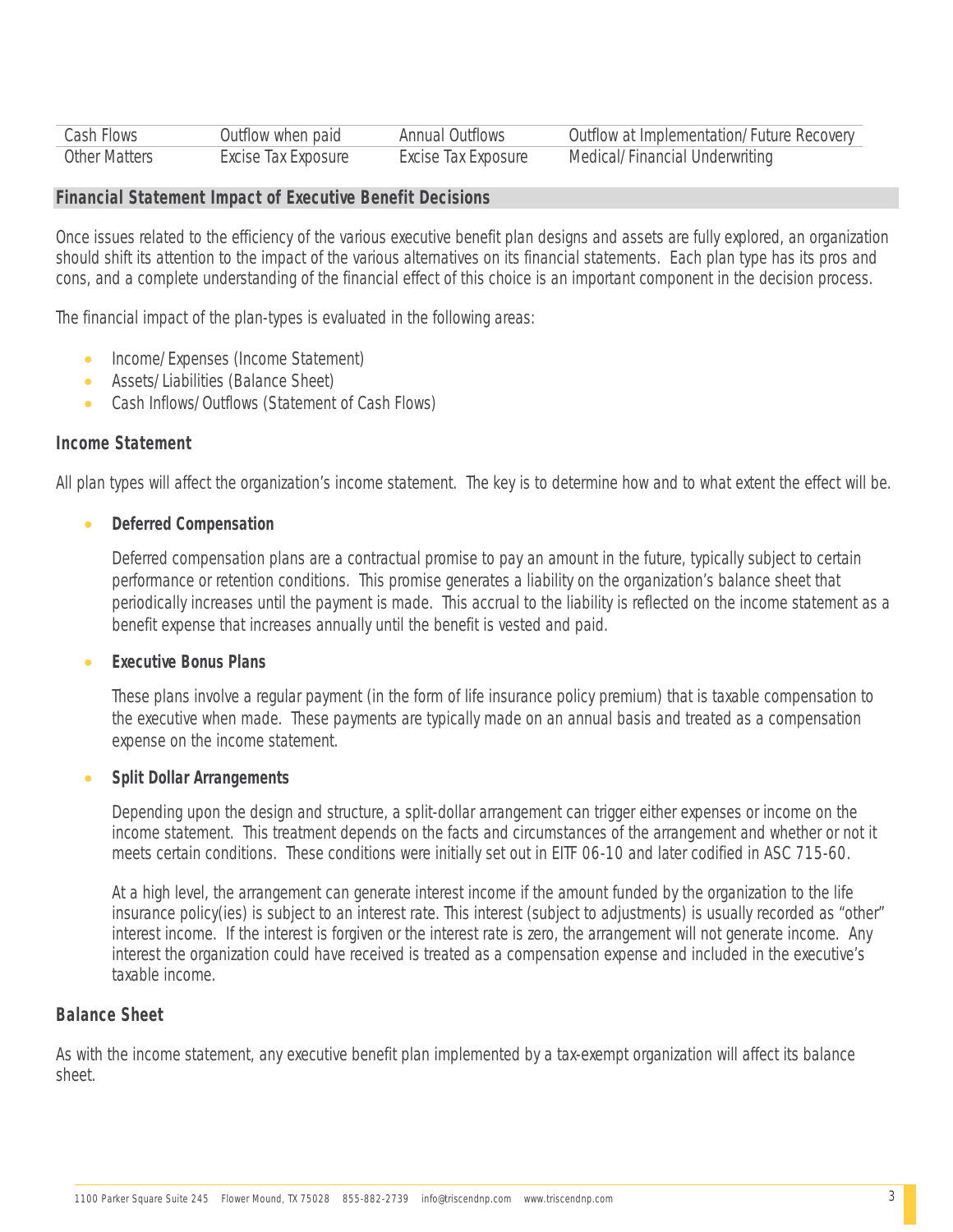#### **Deferred Compensation**

As mentioned above, the organization will recognize benefit expenses regularly until the payment is made to the executive. These benefit expenses accrue to a benefit liability on the balance sheet. Once paid, the liability is extinguished. As part of the payment, cash is also permanently reduced.

#### **Executive Bonus Plans**

The only effect this plan type has on the balance sheet is a reduction in cash as payments (premiums) made to the associated life insurance policy.

#### **Split Dollar Arrangements**

Since the majority of split-dollar arrangements we see are loan-regime (also known as collateral assignment) structures, we will limit our comments to these designs. These plans are recorded as an asset (receivable) on the organization's balance sheet that, in many cases, will accrue interest. The value of this receivable is limited to the cash value of the assets (life insurance policies) collateralizing the arrangement. That is, the value of the receivable carried on the organization's balance sheet is the lesser of the premiums paid by the organization plus the accrued interest or the cash value of the collateralized assets.

#### **Statement of Cash Flows**

Eventually, all executive benefit arrangements will result in an outflow of cash from the organization. Understanding the timing, magnitude, and the potential alternatives providing cash inflows is crucial.

#### **Deferred Compensation**

These plans are associated with permanent outflows of cash, although typically not immediate. Since deferred compensation plans serve dual purposes of retention and retirement cash flow, they typically vest and pay when the executive is at or nearing retirement. As a result, the cash flows associated with deferred compensation plans are usually years in the future. For organizations with limited cash on the balance sheet, these structures can be appealing.

#### **Executive Bonus Plans**

Executive bonus plans result in immediate outflows of cash in all years in which premiums are paid. These cash outflows are permanent.

#### **Split Dollar Arrangements**

Split dollar arrangements provide for both cash outflows and cash inflows. The outflows occur during the years the life insurance policies are being funded. Funding is accomplished most efficiently if completed at implementation, but we also see organizations elect to fund over time (but typically not more than ten years). However, organizations that do not have strong cash positions will want to consider other alternatives or funding over time.

Split dollar arrangements must, at a minimum, return the premiums funded by the organization to remain compliant and avoid income inclusion for the executive. If sufficient interest on these premiums is accrued and not forgiven, the accumulated interest will be returned as well. In most split-dollar arrangements, these cash inflows occur at the executive's mortality. But, in limited cases, payments (full or partial) can occur earlier.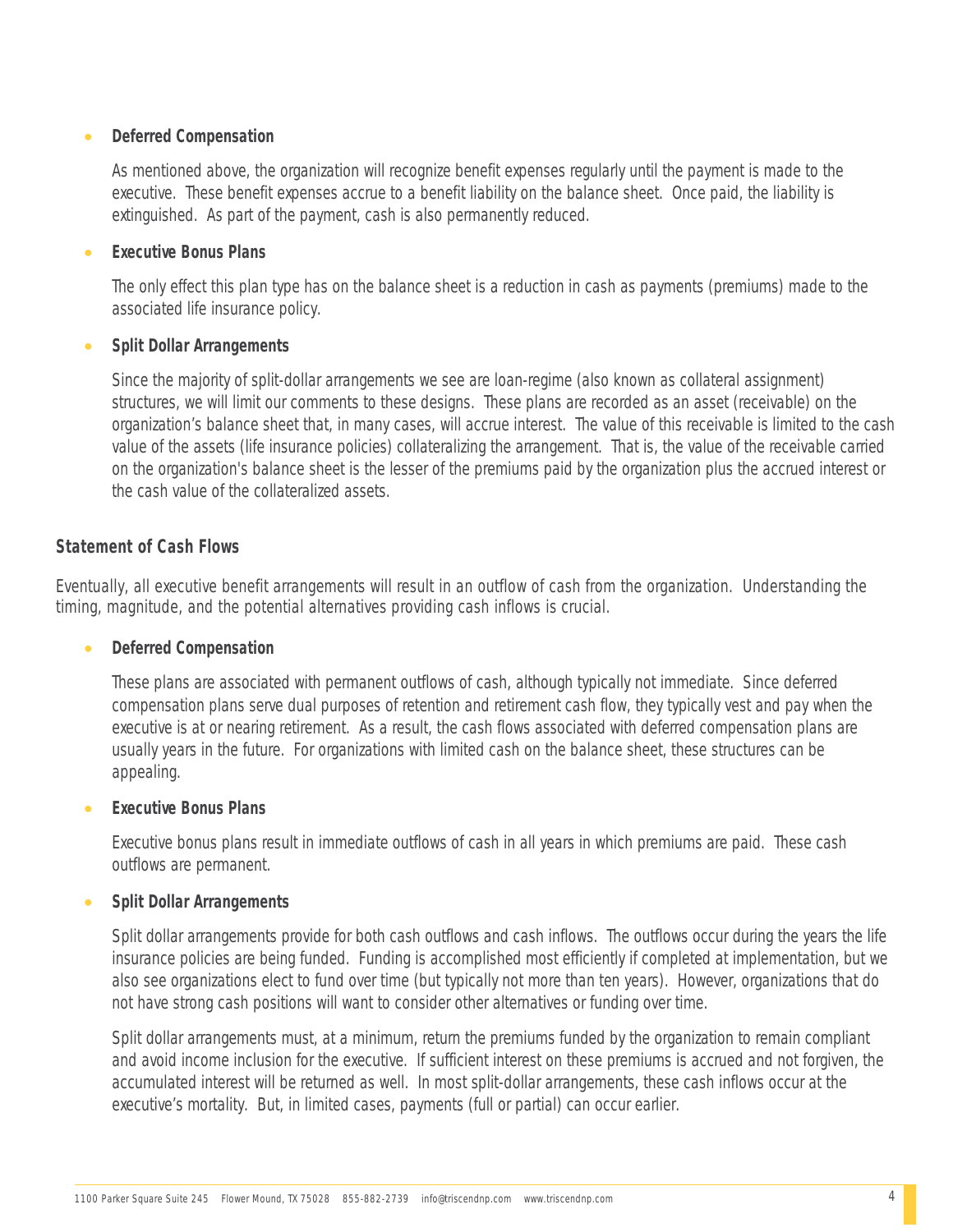<span id="page-5-0"></span>Next, we will look at non-financial statement costs/gains and other factors that organizations should consider as part of its decision-making process.

#### **Other Costs and Factors Resulting from Executive Benefit Decisions**

From here, we move our attention to a discussion of non-financial statement costs and potential gains as well as other qualitative considerations that are part of a decision process. As it is with other decision factors, each alternative has its pros and cons, and a complete understanding of all effects of this choice is an important component.

The non-financial statement impact of the plan-types is evaluated in the following areas:

- Opportunity Costs
- Public Reporting/Disclosure
- Resilience

#### **Opportunity Costs**

An opportunity cost is a gain forgone by choosing a particular course of action over another possible alternative. While opportunity costs are not reported on the organization's financial statements, they are an important consideration when evaluating executive benefit plans. No organization has unlimited capital, so understanding the result of these decisions versus the alternatives is crucial.

We tend to look at opportunity costs in the following contexts:

#### **Versus Alternative Investments**

For the most part, organizations deem executive benefits for senior leadership as an integral part of a reasonable compensation package. As a result, it is rare for a decision of this type to come down to whether the arrangement provides returns comparable to alternative investments. That said, we believe it is prudent to understand how these alternatives stack up, but it should not drive, in our opinion, the decision to implement a plan.

When an organization makes a comparison of this or any type, it is important to ensure the executive benefit alternative is compared to another likely and available option. We have seen organizations attempt to make this comparison against hypothetical investments representing reasonably available options.

#### **Versus Other Executive Benefit Alternatives**

More common, and we believe, more correct is a comparison of returns among the available executive benefit options. As we covered in the other articles in this series, each alternative has a unique combination of cash inflows/outflows, expenses/income, and liabilities/assets and each of these will be important factors in the analysis.

Assumptions also play a key role in making this comparison accurate, and we recommend testing these assumptions against reality before moving forward.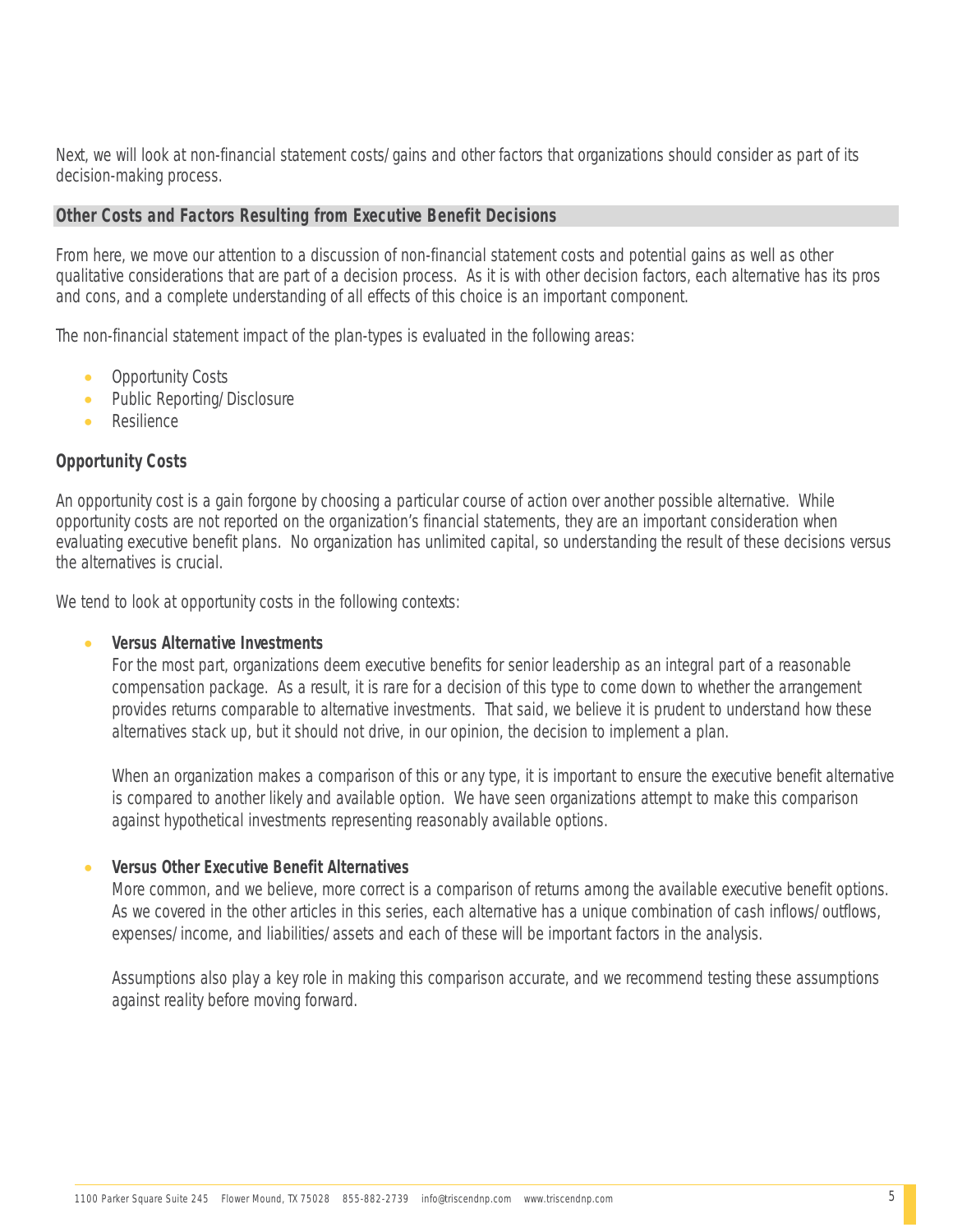#### **Public Reporting/Disclosure**<sup>3</sup>

Most tax-exempt organizations will report executive benefit arrangements for its highly compensated executives on Form 990. It will either be primarily disclosed on Schedule J (Compensation Information) or Schedule L (Transactions with Interested Persons) depending upon the nature of the plan.

#### **Compensatory Plans**

Deferred compensation plans and executive bonus plans are compensatory arrangements and disclosed on Schedule J of Form 990. While reporting varies, we typically see these values reflected in Columns B(ii) or C of Part II of Schedule J in addition to a narrative description of the Plan in Part III. Strangely, deferred compensation plans are reported as values are accrued, and again when paid.

#### **Split Dollar Arrangements**

While these plans provide for retirement benefits like deferred compensation and executive bonus plans, they are not considered compensatory and reported in a different location on Form 990. Recall, split dollar arrangements are treated as loans for tax purposes. Given this treatment, it follows that these arrangements are reported on Schedule L, Part II, where other loans are disclosed. Similar to the above, there is also a section of Schedule L (Part V) where a detailed description of the plan should be provided.

Some tax-exempt organizations, like federal credit unions, are not currently required to file a Form 990. Instead, these entities file financial reports to the National Credit Union Association (NCUA) on Form 5300. While compensation and most executive benefit arrangements are not specifically reported on Form 5300, the values associated with split-dollar arrangements, and other benefit-related assets, are disclosed on Schedule B.

With the advent of the excise tax on excess executive compensation for tax-exempt organizations, some organizations will be required to report such excess compensation on IRS Form 4720. Our understanding is this form only needs to be filed if an executive has more than \$1,000,000 in remuneration, which will include vested deferred compensation arrangements. As of this writing, split dollar arrangements are not included in the definition of remuneration for excise tax purposes.

Regardless of the reporting requirements for the available alternatives, organizations should ponder how its stakeholders will view the benefit arrangement within the context of its stated purpose. That is, no organization has limitless capital, so is it important to ensure the amount funded by the organization is returned? Or, is the environment such that plans increasing reportable compensation are not viewed favorably. Either way, organizations should take the time to understand their stakeholder's perspective.

#### **Cost of Volatility**

When comparing options, it is common for organizations to judge alternatives based on the rate of return the organization expects to receive on its existing assets, as well as new assets which may be purchased in connection with a plan. We find that while organizations know with relative certainty their portfolio rates and specific asset returns, they tend to pay less attention to the risk of returns when comparing various assets.

If return risk and volatility are not taken into account, it could result in a poor decision. We recommend organizations attempt to normalize these returns by using either the Sharpe Ratio or the Sortino Ratio, which measures only the volatility associated with negative returns.

 $\overline{a}$ <sup>3</sup> Triscend<sup>NP</sup> does not provide tax, accounting or legal advice. Organizations should seek independent guidance on these matters.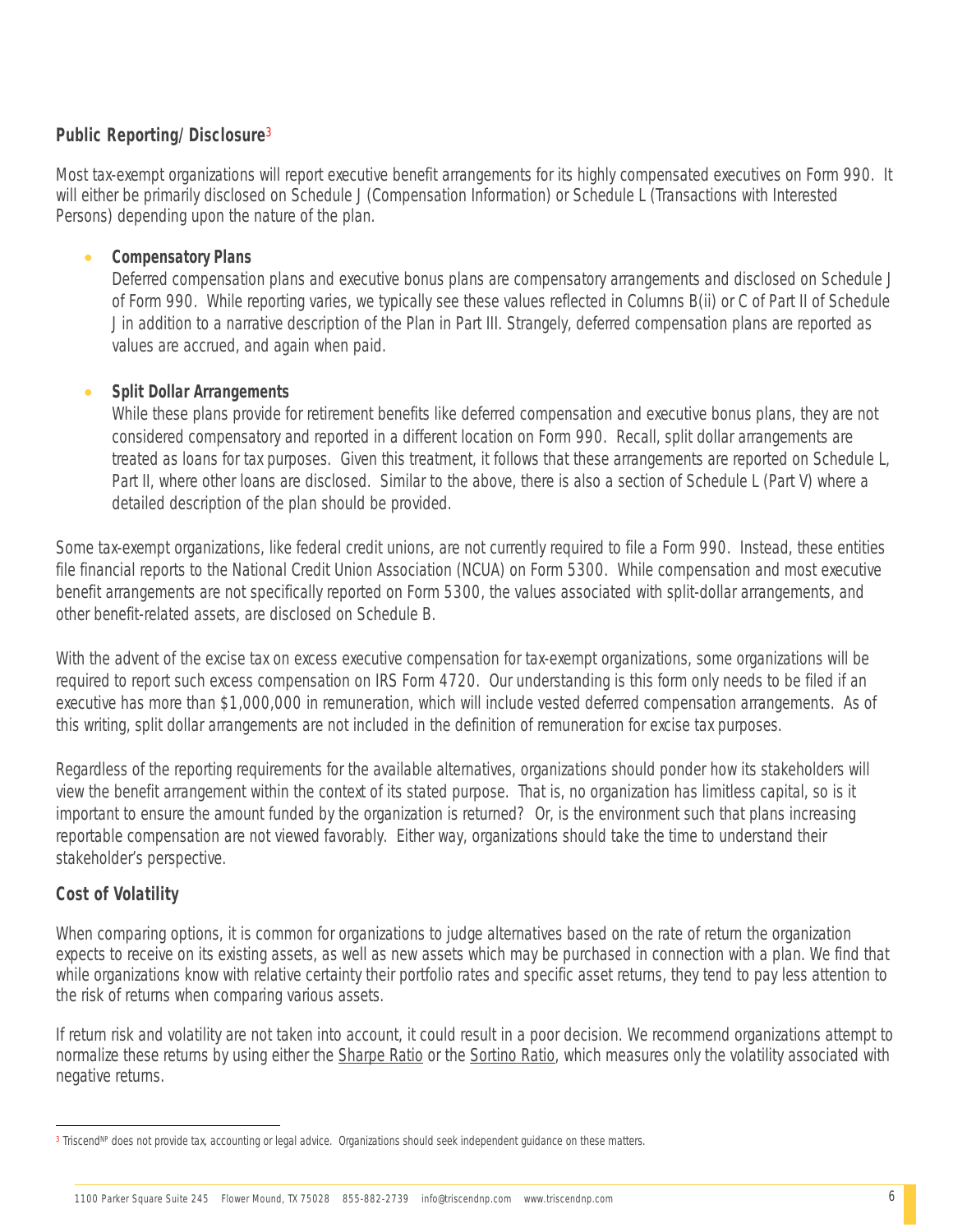Finally, as an executive begins to draw down on his/her retirement assets, the order in which investment returns are received can have a dramatic effect on the amount of retirement cash flow realized. The uncertainty associated with this ordering is referred to as sequence risk. As a result, in addition to adjusting expected rates of return for volatility, both executives and organizations should consider the impact of return sequence (especially post-retirement) on the effectiveness of the plan alternative in delivering the desired result.

Given the significant capital required to implement executive benefit arrangements, the decision of plan type is strategic. Not only are significant cash flows associated with each option but the necessity to secure the organization's top leadership raises the stakes. Because of these factors, we believe organizations should have established processes for gathering data, synthesizing the data into actionable information, and making an informed decision which is executed by the organization.